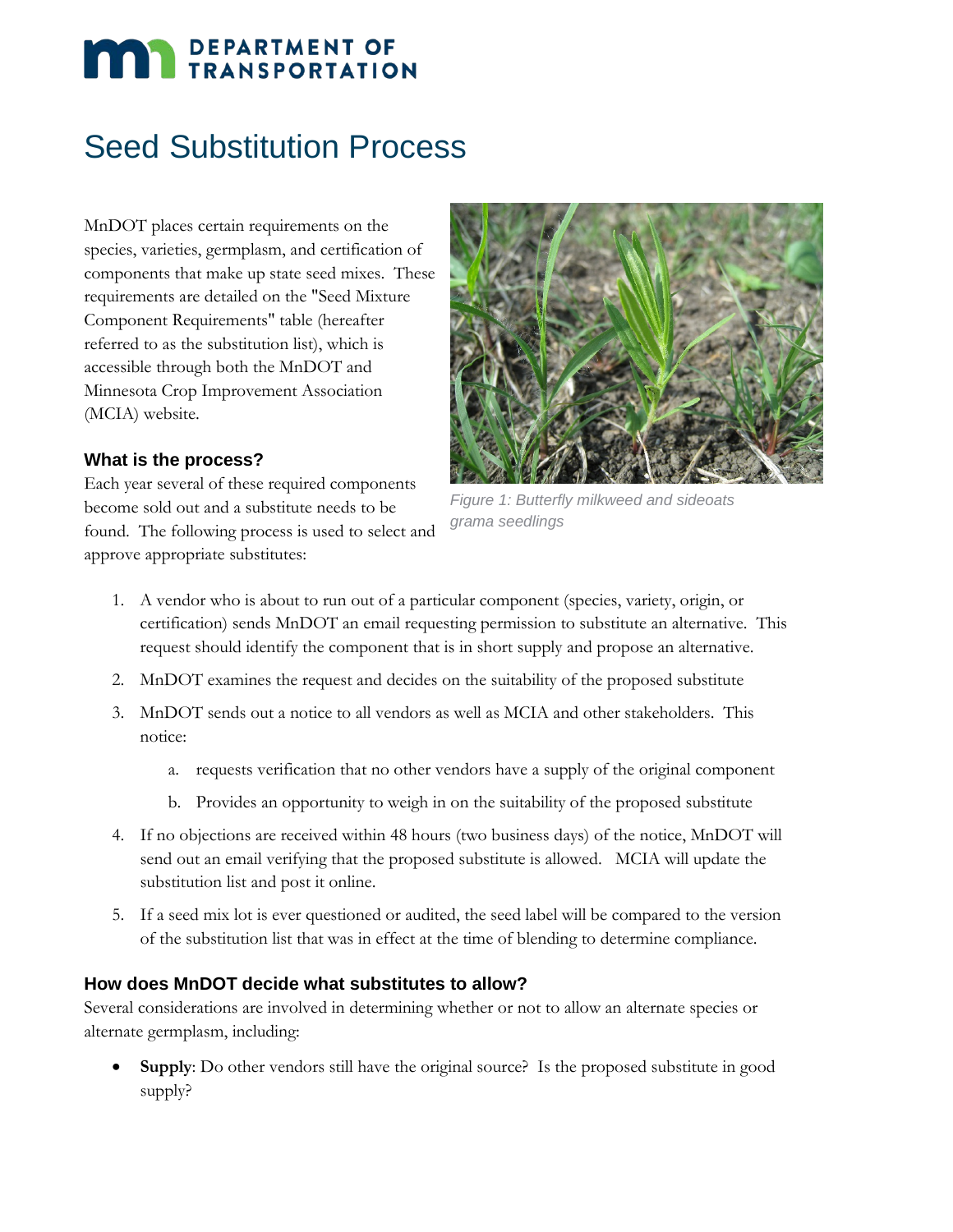- **Function:** Does the proposed substitute perform a similar ecological function and require similar growing conditions as the original species? Does the proposed variety have similar performance characteristics as the variety that was originally specified?
- **Native range:** For native species, is the proposed substitute native to all or most of the range in which it is likely to be used?
- Price: Is the proposed substitute comparable in price to the original species?
- **Sources for native species:**
	- o For native species, substitutions for different germplasm of the same species will follow the priority order listed below.\*
		- 1. MCIA certified in the Source Identified class with a genetic origin in the region defined in 3876.2.G, "Acceptable Varieties and Origins,"
		- 2. Source Identified seed certified by a seed certifying agency other than MCIA and with a genetic origin in the region defined in 3876.2.G, "Acceptable Varieties and Origins,"
		- 3. Certified seed of varieties/germplasm listed in the State Seed Mix Acceptable Seed Mixture Component Requirements Substitution Table (Certified, Selected, or Tested class as applicable)
		- 4. Wild Type with a genetic origin in the region defined in 3876.2.G, "Acceptable Varieties and Origins." The Department defines "wild type seed" as seed from a local or regional ecotype originating from remnant native stands and not modified by any intentional selection process, and
		- 5. Wild type from adjacent states (ND, SD, IA, WI)

\*MnDOT may propose an alternate species of a higher priority category before allowing lower priority categories of the original species. This is done in situations where the two species have similar characteristics but the benefits of certification and/or increased diversity outweigh the benefits of using the original species.

#### **Why not use more of the remaining components of a mix rather than finding a substitute?**

One of the design objectives of roadside vegetation is diversity. Plant diversity improves the functionality of roadside vegetation. An approach that does not allow substitutes would result in less diverse seed mixes and would not meet this objective.

#### **For how long is an approved substitute effective?**

Once a species or a particular germplasm is approved as a substitute, it can continue to be used (even if the original component becomes available later on) until the substitute list is re-set, which will occur on March 1 of each year.

#### **How is the substitution list re-set?**

The substitution list undergoes edits throughout the year as each substitution request is processed and granted. The supply of most species is replenished each winter as producers clean and test the seed